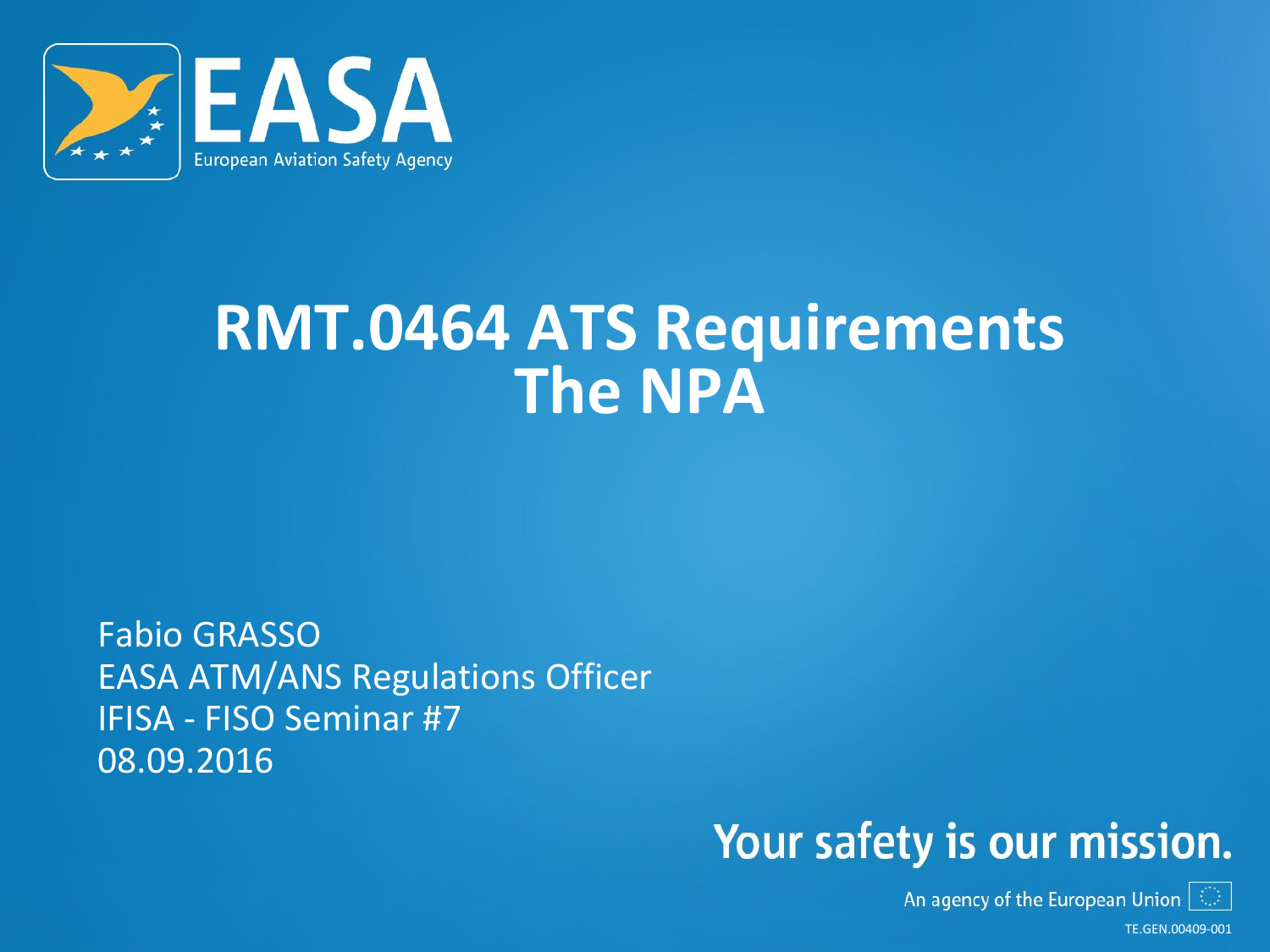# ATM/ANS CRs – Regulation 2016/1377

- $\triangleright$  Main objectives are to:
	- **Fall implement Essential Requirements in Annex Vb of the EASA BR**
	- establish organisations and authorities requirements with an aligned scope
	- align EU SMS requirements with ICAO SMS framework
	- align EU CA Management System requirements with ICAO SSP
	- introduce training and competence assessment requirements for ATSEPs
	- establish EU MET service requirements by transposing ICAO Annex 3
	- establish EU DAT requirements (data for airspace users for AN purposes)
	- establish specific HF requirements for ATC service providers
- AIS/AIM: NPA 2016-02 consultation open until 30.09.16
- RMT.0445 'Part ASD' ongoing NPA to be published by Q4 2016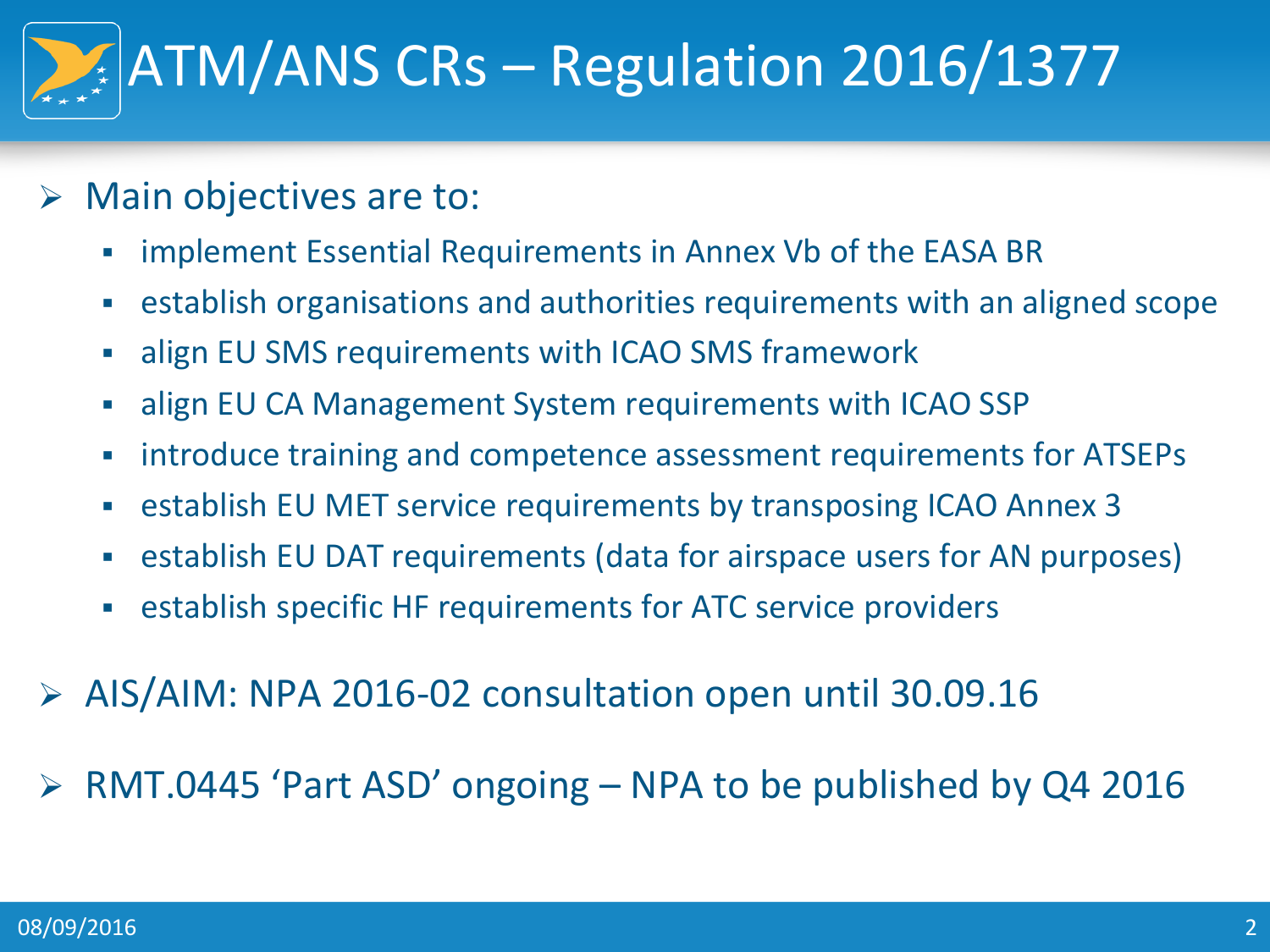

## ATM/ANS CRs – Regulation 2016/1377



**Part-AR: Authority requirements** 

**Part-OR:** General organisation requirements

**Parts 'xxx' – Technical requirements** 

- **Part-ATS: Air Traffic Services**  $\blacktriangleright$
- **Part-MET**: Meteorological services  $\blacktriangleright$
- **Part-AIS:** Aeronautical Information Services  $\blacktriangleright$
- **Part-DAT: Data providers**  $\overline{\blacktriangleright}$
- **Part-CNS:** Communication, Navigation, Surveillance  $\blacktriangleright$
- **Part-ATFM:** Air Traffic Flow Management  $\blacktriangleright$
- **Part-ASM:** Airspace Management  $\blacktriangleright$
- **Part-ASD:** Airspace Design  $\overline{\phantom{0}}$
- **Part-NM:** Network Manager  $\blacktriangleright$
- **Part-PERS: Personnel requirements**  $\blacktriangleright$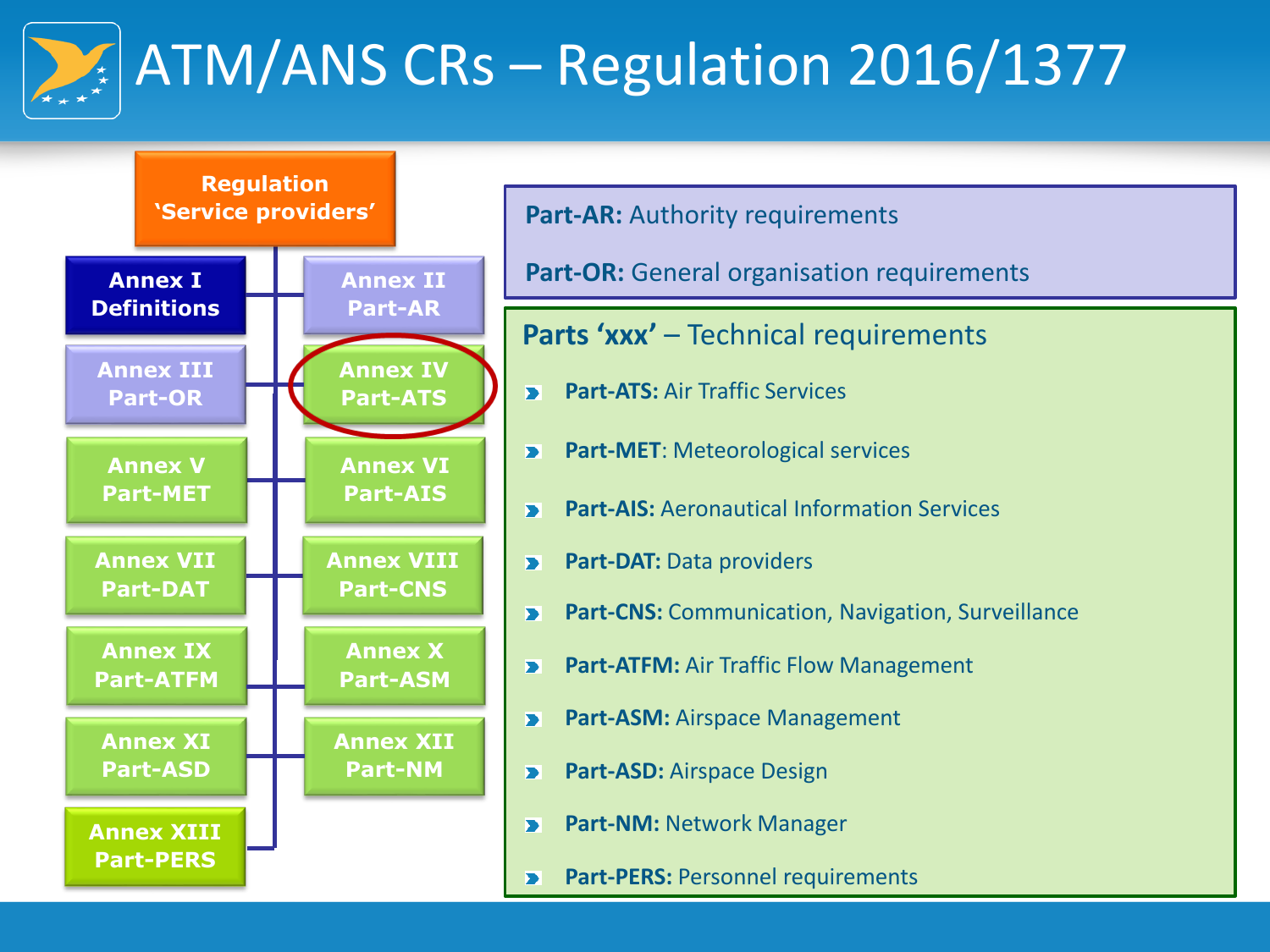# ATS provision in EU legislation - Today

- $\triangleright$  EU Member States obligations towards the Chicago Convention
- $\triangleright$  SES Legislation
- Reg.216/2008, the EASA Basic Regulation
- $\triangleright$  Regulation 1035/2011 Annex II Chapter 4: working methods and operating procedures compliant with:
	- Reg. 923/2012 (SERA)
	- Annex 10 Volume II
	- Annex 11 **No reference to PANS ATM**
- ▶ Regulation 2016/1377 Annex IV Subpart B: reference to ICAO and SERA maintained
- **RMT.0464** to implement the Essential Requirements in Annex Vb 2. (c) of the EASA Basic Regulation and replace reference to ICAO with a comprehensive set of requirements (IR, AMC,GM)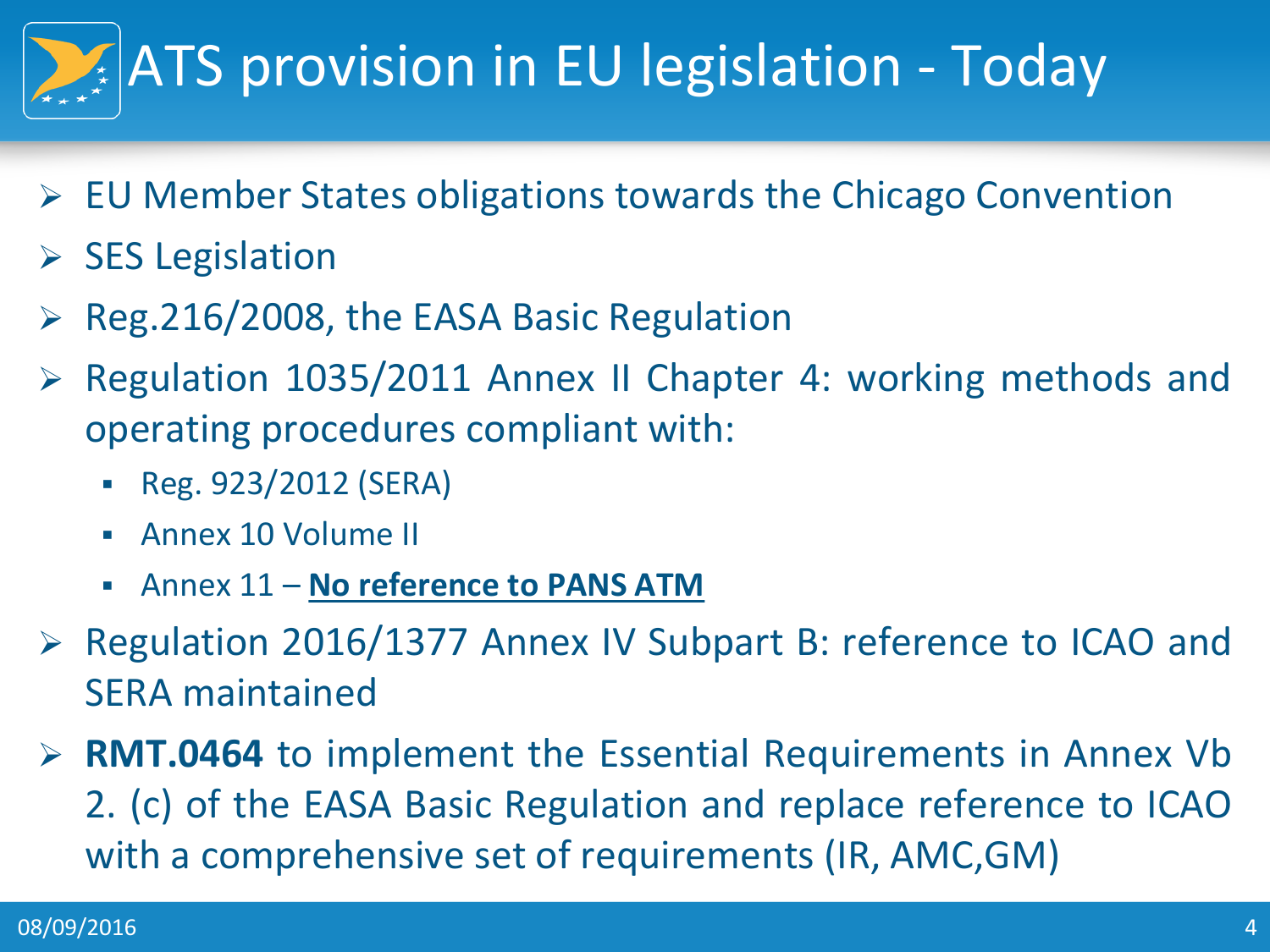

- $\triangleright$  To introduce a complete set of measures implementing the ERs in BR Annex Vb 2.(c) concerning the provision of ATS;
- $\triangleright$  To establish common EU ATS requirements by transposing the relevant ICAO provisions, thus contributing to their harmonised implementation, as a basis for EU aviation law;
- To harmonise ATS provisions based on mandatory (IRs) and flexible (AMC and/or GM) requirements; and
- $\triangleright$  To establish proportionate and cost-efficient rules.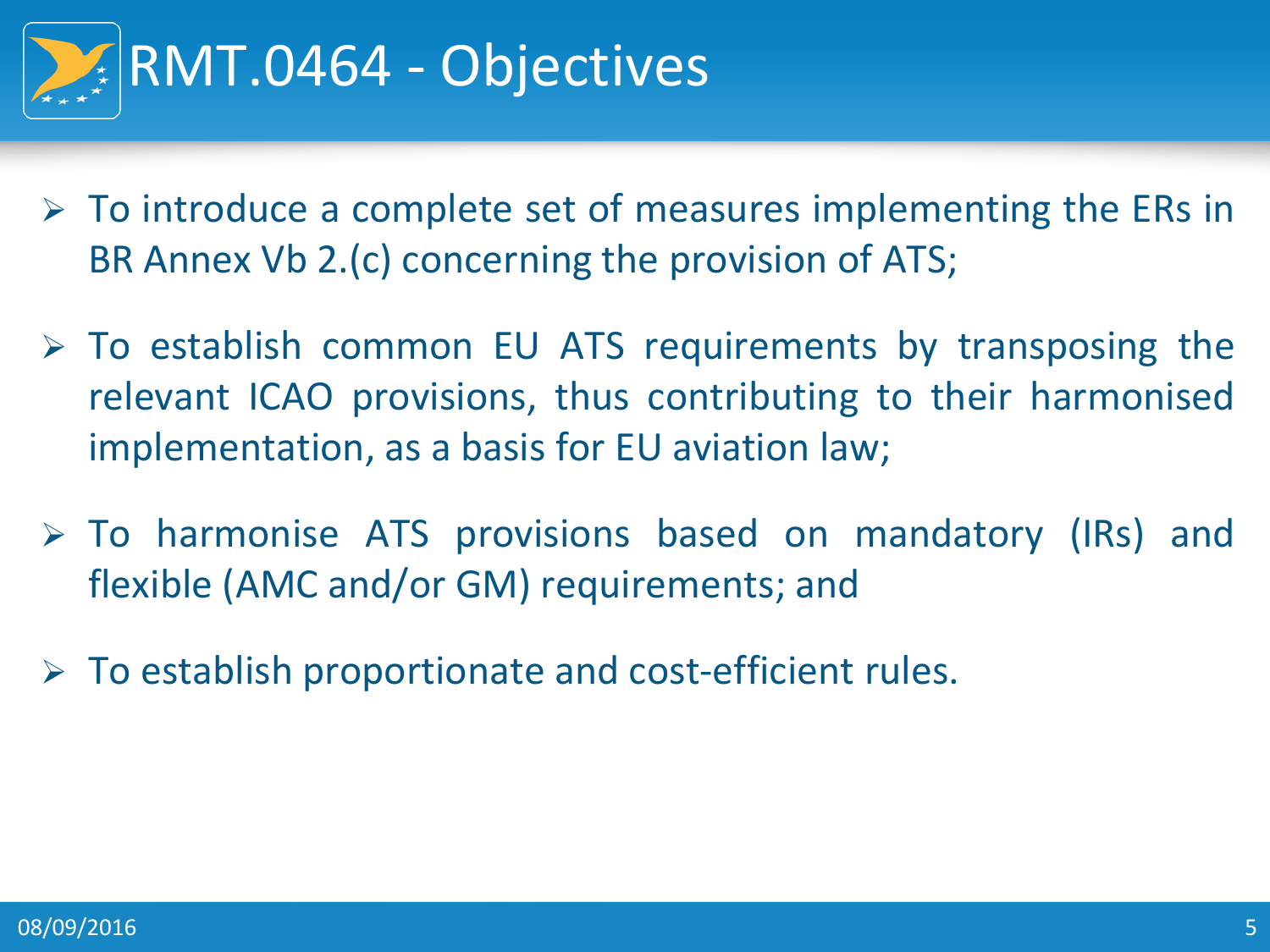

- RMG.0464 composition established based on nominations received from ATM/ANS advisory bodies
- $\triangleright$  Includes representatives from:
	- **National Aviation Authorities (2)**
	- **ANSPs (2)**
	- **CANSO (3)**
	- **Unions (2)**
	- **EUROCONTROL (2)**
	- **EASA (2)**
- RMG.0464 held 11 meetings, from September 2014 to February 2016
- Work during meetings and via correspondence
- ▶ Bilateral with EUROCONTROL on specific subjects
- $\triangleright$  Thematic meeting on AFIS hled on 17.03.16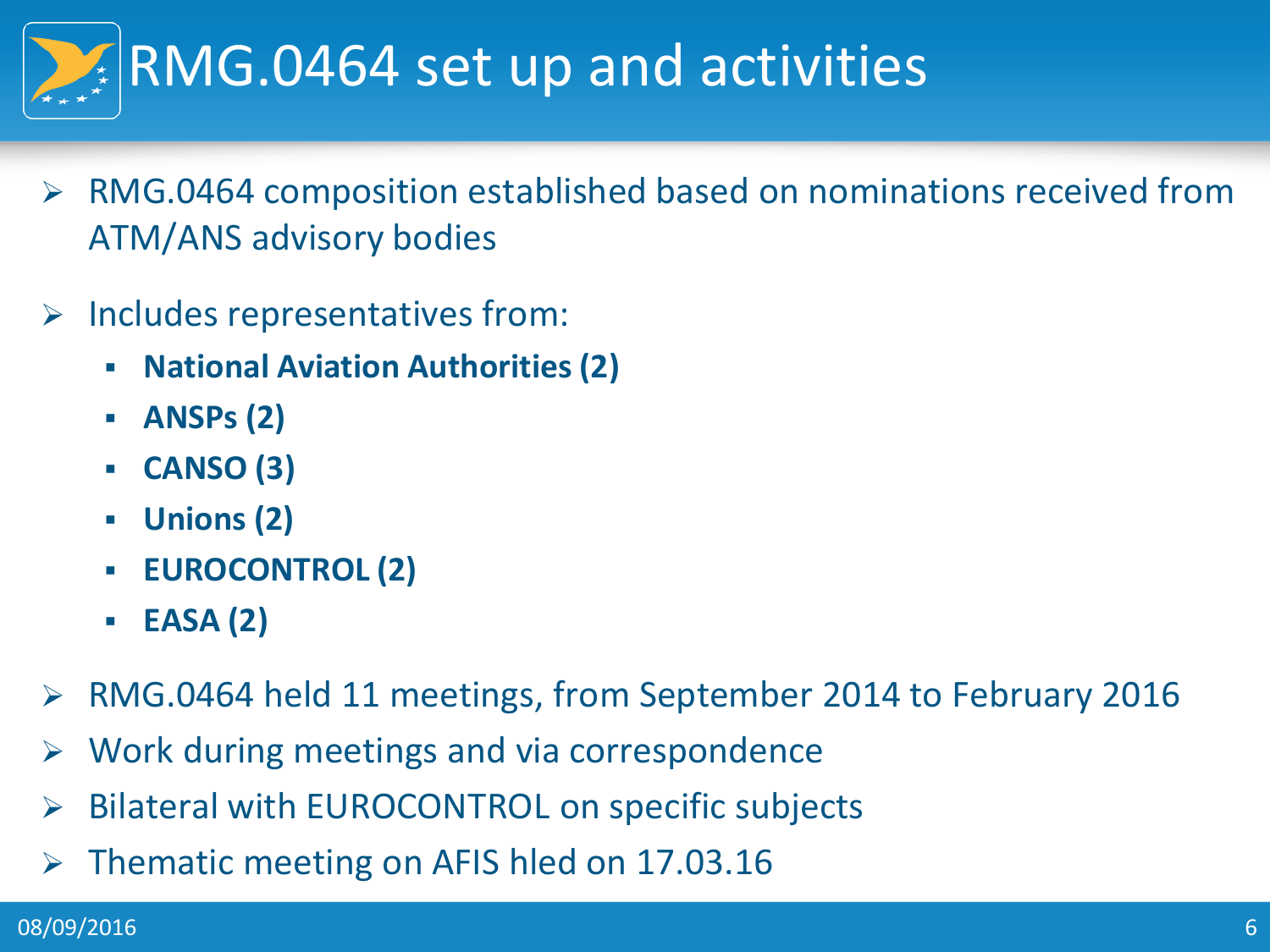

- $\triangleright$  Analysis and, where appropriate, transposition of provisions in ICAO Annex 10 Volume II, Annex 11, Docs 4444, 7030 EUR, 9426
- $\triangleright$  Analysis of differences filed by MS to Annex 11 and identification of commonalities to be introduced in the EU law
- $\triangleright$  Identification of gaps and, where necessary, development of new provisions complementing those transposed from ICAO
- $\triangleright$  Establishing correlation between ICAO provisions and the corresponding EU provisions
- $\triangleright$  Ensuring consistency with EU legislation (e.g. SERA, SES)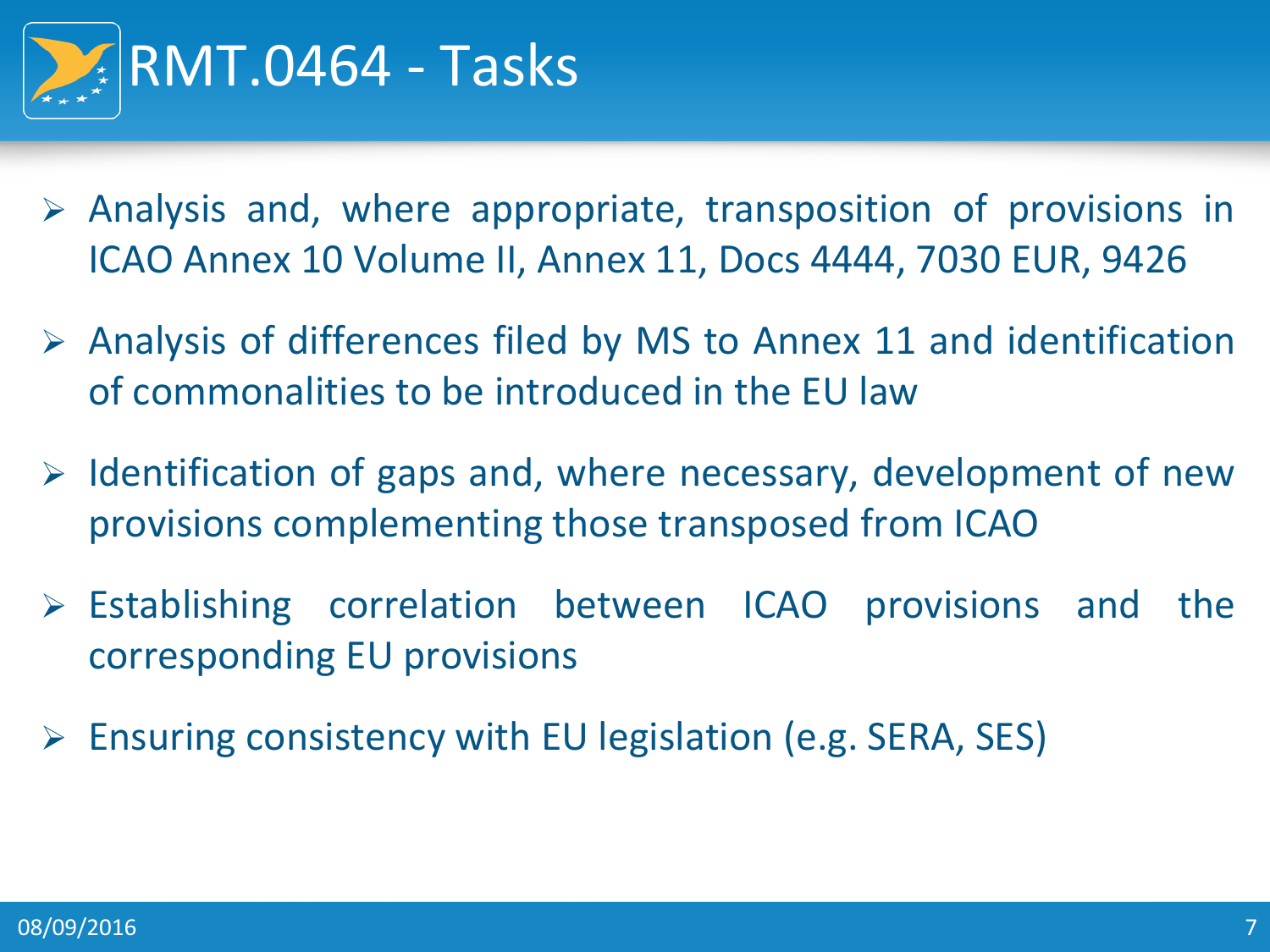

#### The NPA is structured in 2 files, as follows:

### **NPA (A)**

- 1. Procedural information
- 2. Explanatory Note
- 3. Regulatory Impact Assessment (RIA)
- 4. References

#### Additional informative material published:

- **Annex 11 Checklist**
- **PANS ATM Checklist**
- **Analysis of EASA AFIS Survey**

#### **NPA (B)**

- 1. Proposed amendments (IRs, AMC, GM)
- 2. References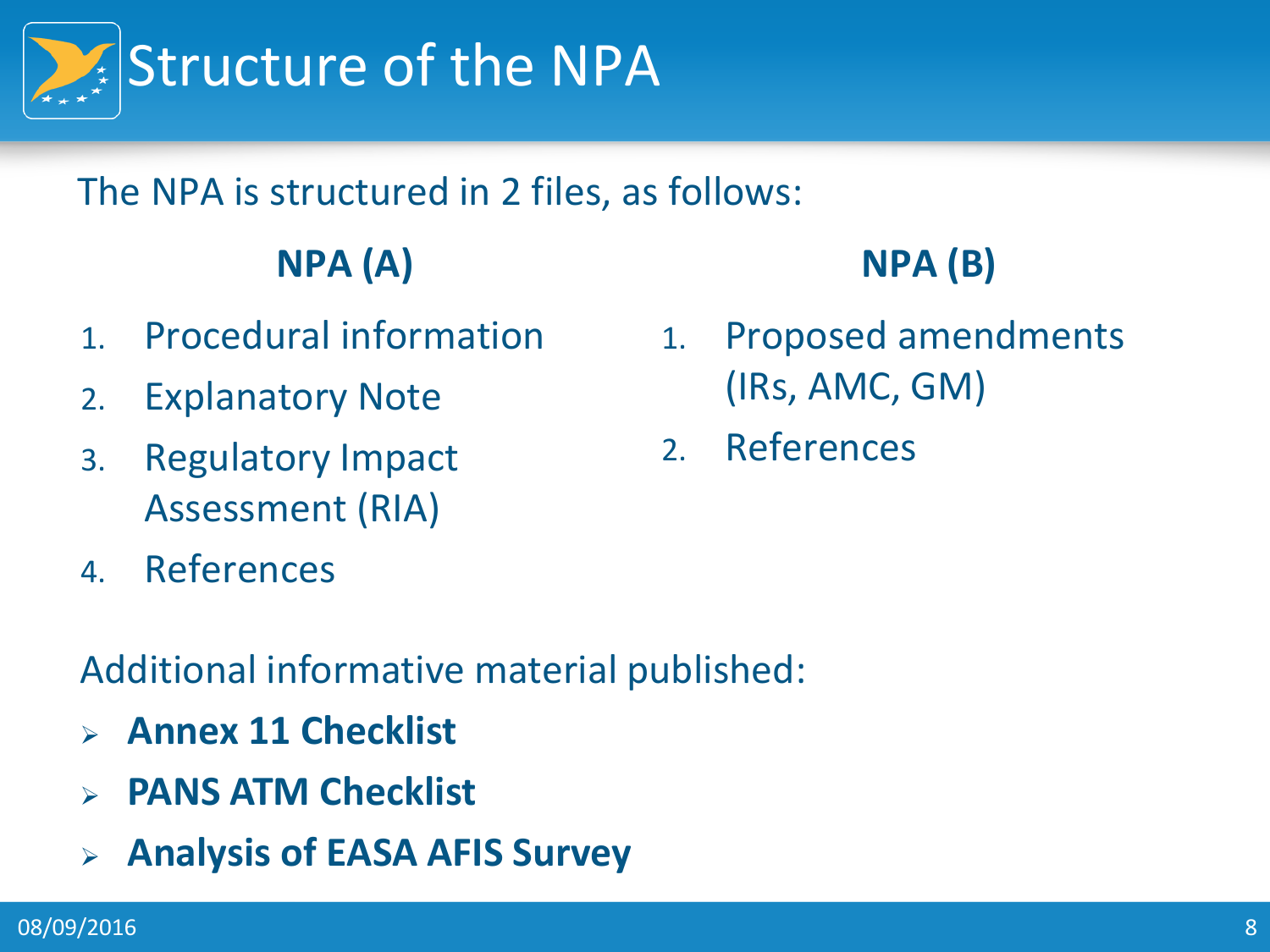



#### **Subpart A – ATS.OR Subpart B – ATS.TR**

Section 1 - General

Section 1 – General

Section 2 – Safety of services

Section 3 – HF requirements

Section 4 – Communication reqs.

Section 5 - Information reqs.

Existing requirements with Reg. 2016/1377

**New requirements proposed with the NPA on PART-ATS**

Section 2 – ATC service

Section 3 - FIS

Section 4 – Alerting service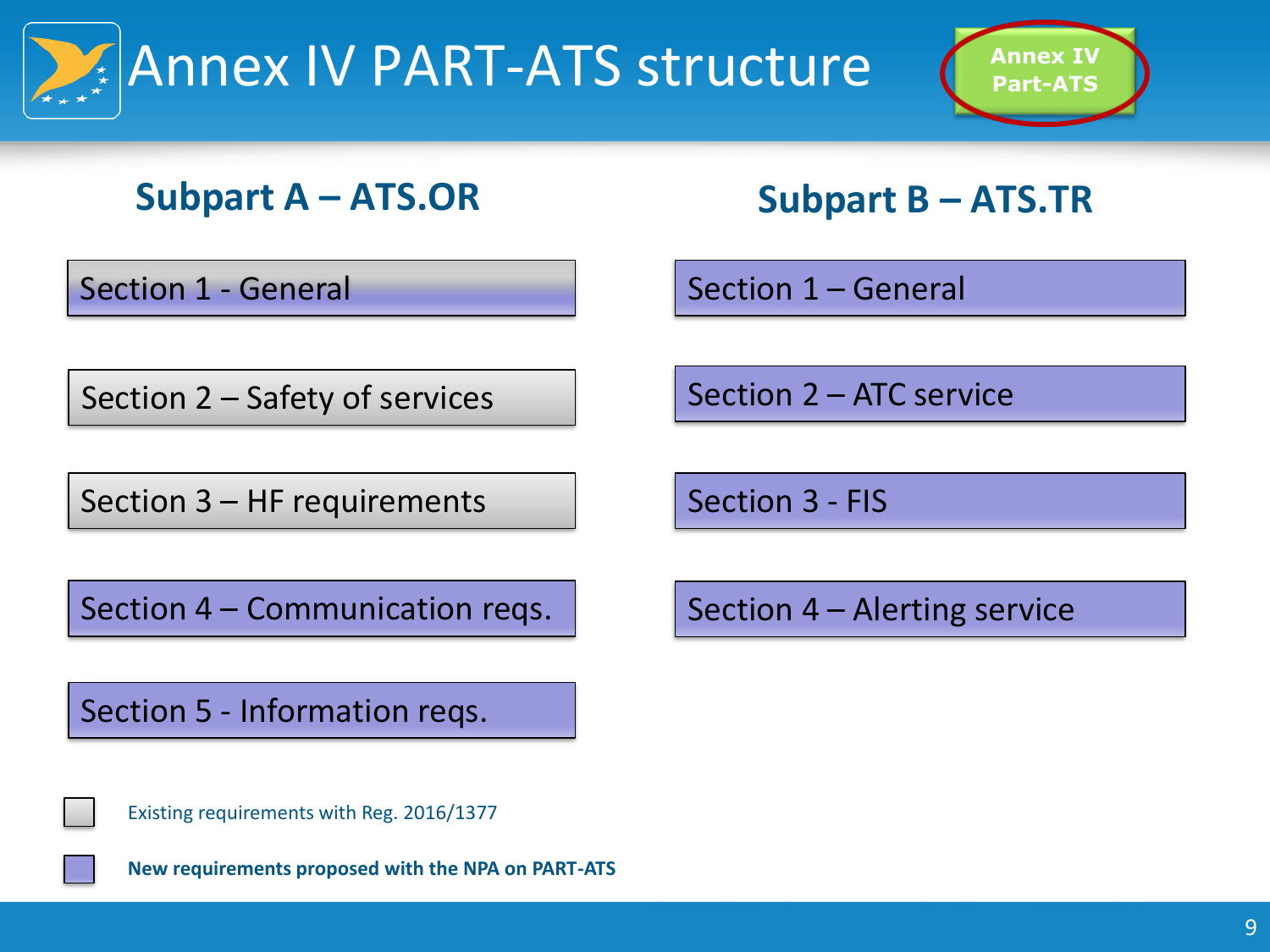

- $\triangleright$  Proposed measures developed consistently with:
	- **SES Regulations**
	- EASA BR, ATM/ANS Common Requirements, other Implementing Rules
	- SERA (specific close coordination)
	- Upcoming amendments to ICAO documentation (particularly PANS ATM)
- $\triangleright$  Reminder:
	- SERA requirements address collective action (ATS/pilots)
	- ATS requirements address ATS providers/Units/staff
- $\triangleright$  Analysis allowed the identification of provisions to be proposed for transposition as SERA in the future maintenance mechanism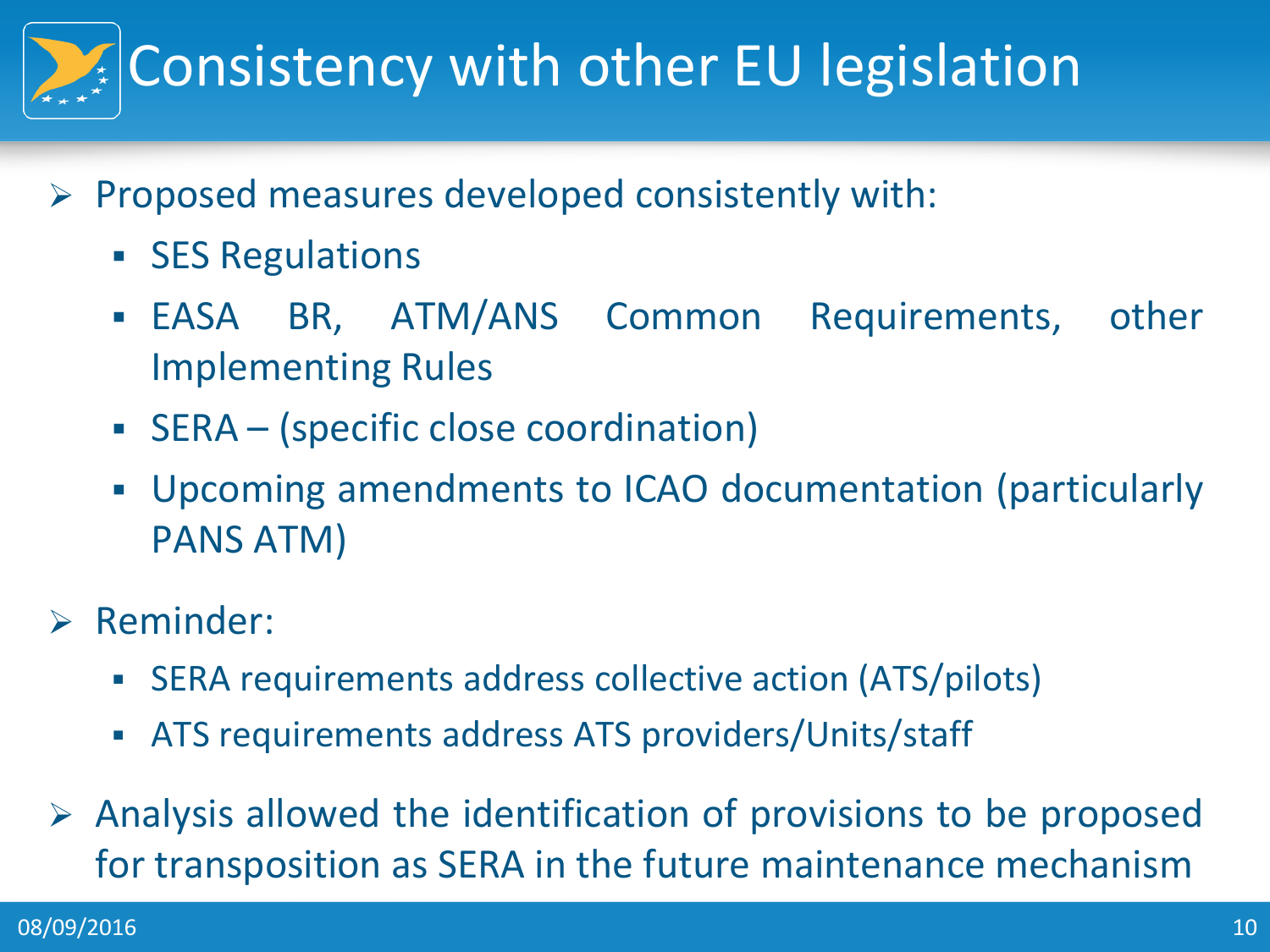# Basis for proposed EU ATS Requirements

- ICAO Annex 10 Volume II,
- $\triangleright$  Annex 11
- Doc 4444 PANS ATM
- $\triangleright$  Doc 9426
- DOC 7030 EUR
- $\triangleright$  Proposed amendments agreed at EUR level
- $\triangleright$  Filed differences to ICAO Annex 11 by States
- Other documents (e.g. ICAO Circular 211-AN/128, EUROCONTROL AFIS Manual)
- $\triangleright$  National practices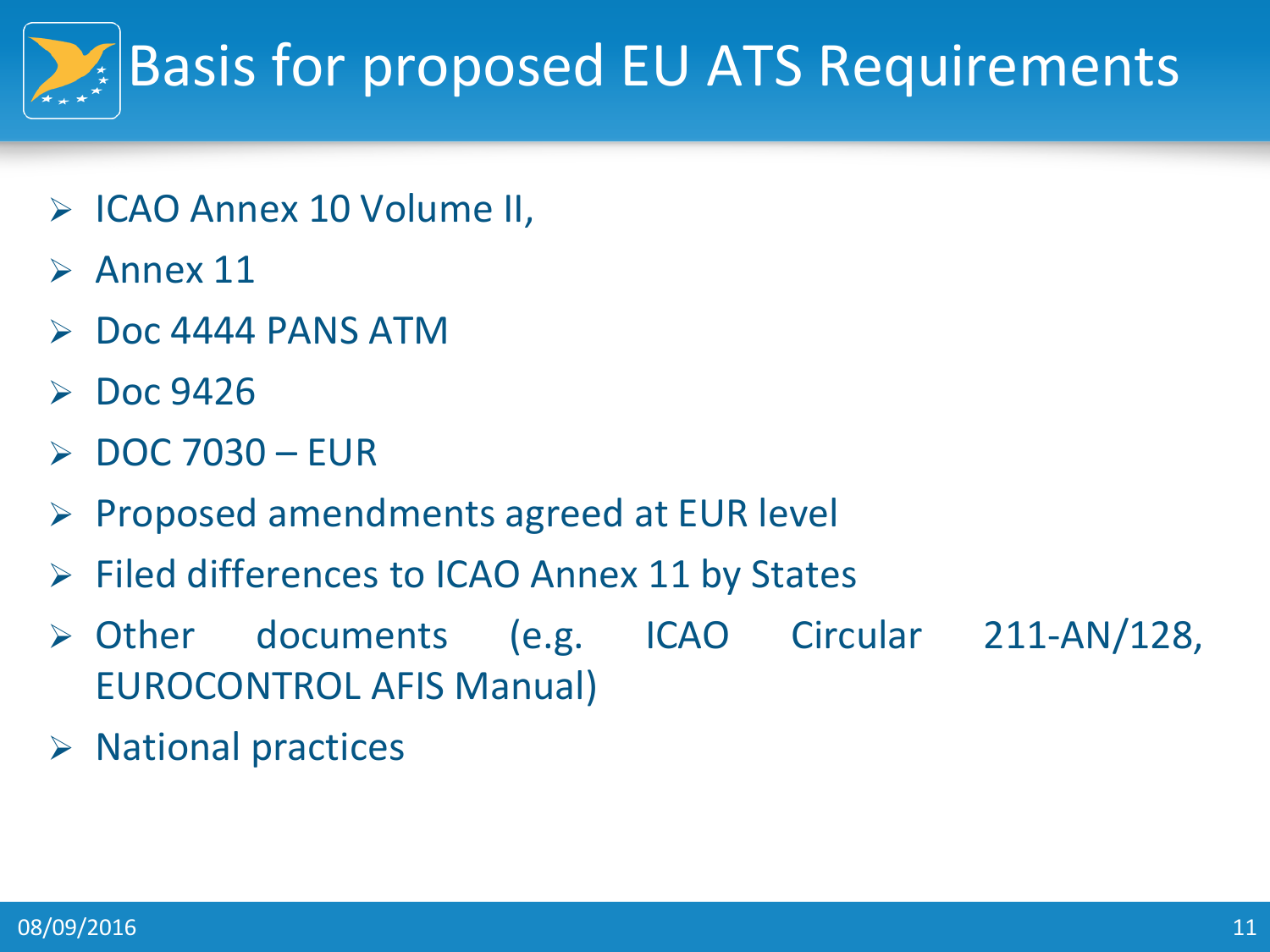

- Detailed analysis of ATS-relevant ICAO documentation
- Selection of measures to be transposed on a case-by-case basis
- $\triangleright$  Proposed transposition as IR, AMC, GM not in contradiction the with the regulatory force of the original ICAO provisions

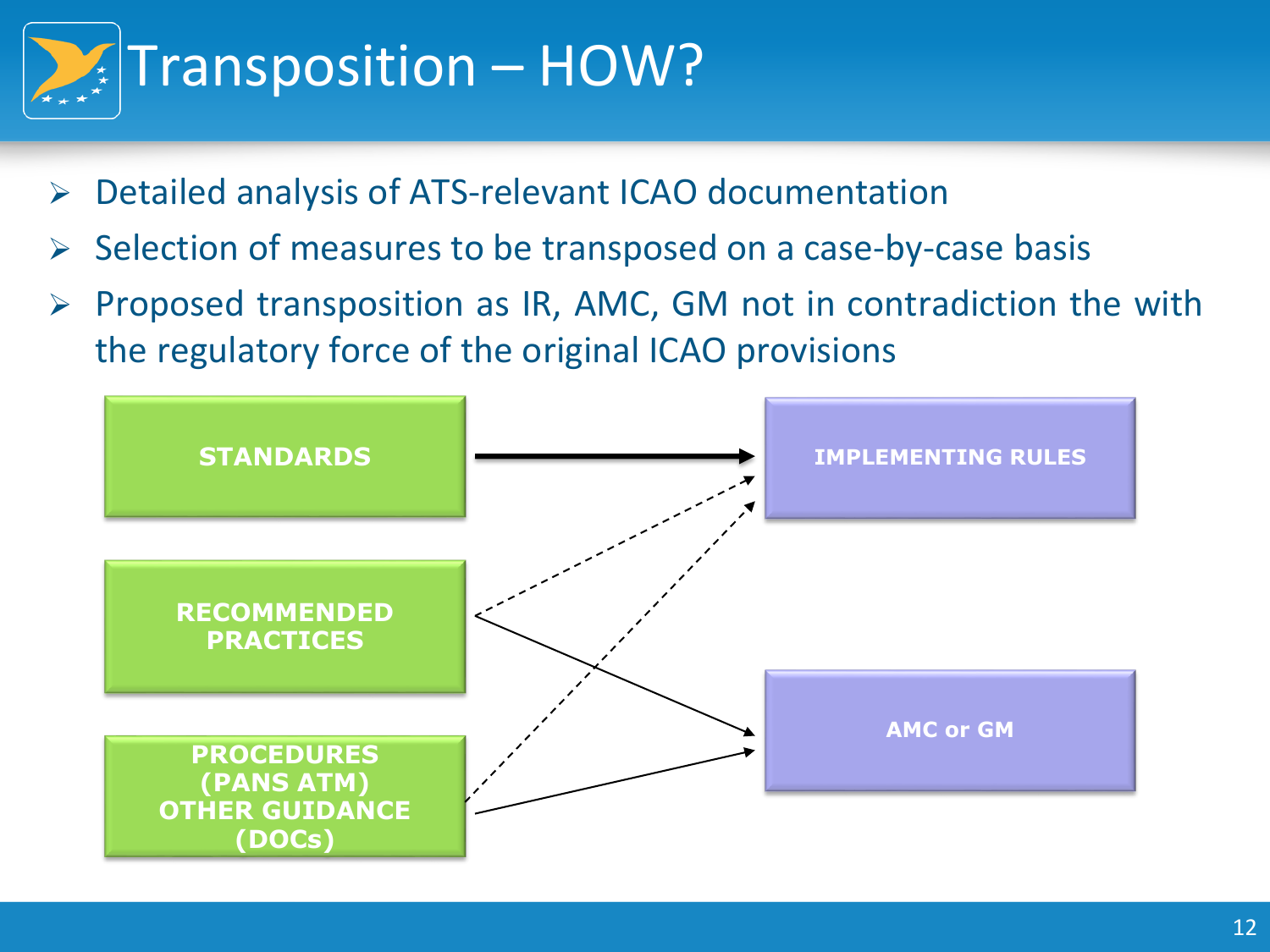Cross-referencing ICAO transposition in the NPA

### **Annex 11 Checklist sample**

| SARP<br>identifier | Annex 11 Amendment 49<br>Air Traffic Services<br>Standard, Recommended Practice,<br>Notes, transposed in SERA                                | Differences between SARPs<br>and proposed transposition | Proposed transposition into<br>EU ATS Requirements                                                                                                                                                                                                          |
|--------------------|----------------------------------------------------------------------------------------------------------------------------------------------|---------------------------------------------------------|-------------------------------------------------------------------------------------------------------------------------------------------------------------------------------------------------------------------------------------------------------------|
| 2.1.4              | Where air traffic services are<br>established, information shall be<br>published as necessary to permit the<br>utilization of such services. |                                                         | The transposition as ATS IR ATS.OR.125(a), is proposed as follows:<br>The air traffic services providers shall provide to the relevant AIS providers<br>information to be published as necessary to permit the utilisation of such air<br>traffic services. |

### **NPA File (B) sample**

- ATS.TR.200 Application
- ATC service shall be provided:
- to all IFR flights in airspace Classes A, B, C, D and E;  $(a)$
- to all VFR flights in airspace Classes B, C and D;  $(b)$
- to all special VFR flights;  $(c)$
- to all aerodrome traffic at controlled aerodromes.  $(d)$

(Annex 11 - Section 3.1) (transposed as SERA.8001)

**ICAO Originating provision(s)**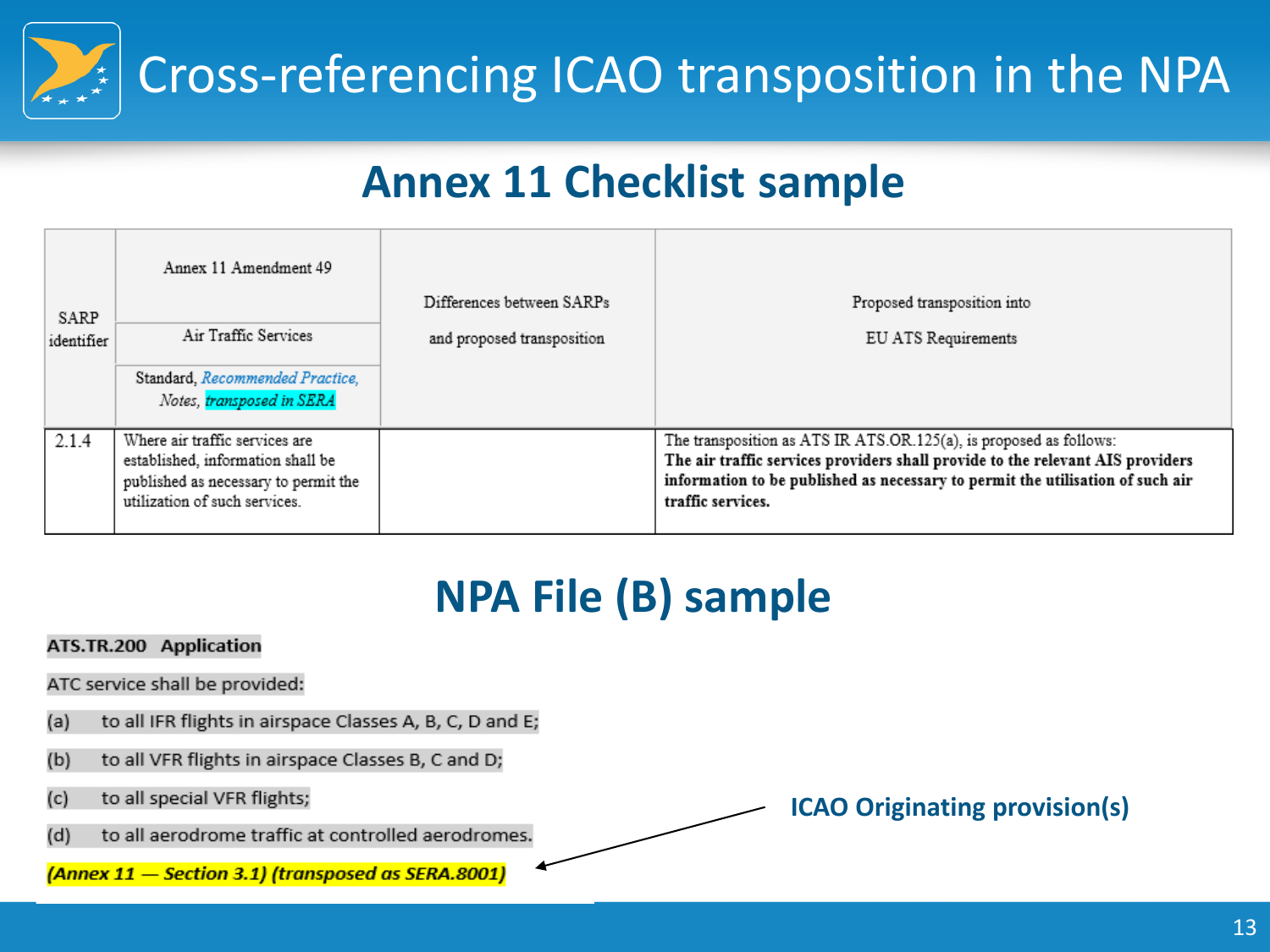# FIS certification in Reg.1035/2011

- $\triangleright$  FIS (and AFIS!) included in the scope of ATS
- Certification of ATS providers is **MANDATORY** i.a.w.:
	- Article 8.1 of Reg. 550/2004 and
	- Article 4 of Reg. 1035/2011
- $\triangleright$  Reg.1035/2011 Article 5.4: AFIS providers regularly operating not more than one working position may be certified with **DEROGATIONS** (a reduced certification scope under specified conditions) only on the following:
	- $\triangleright$  safety management responsibility & external services and supplies
	- $\triangleright$  safety surveys
	- $\triangleright$  safety requirements for risk assessment and mitigation with regard to changes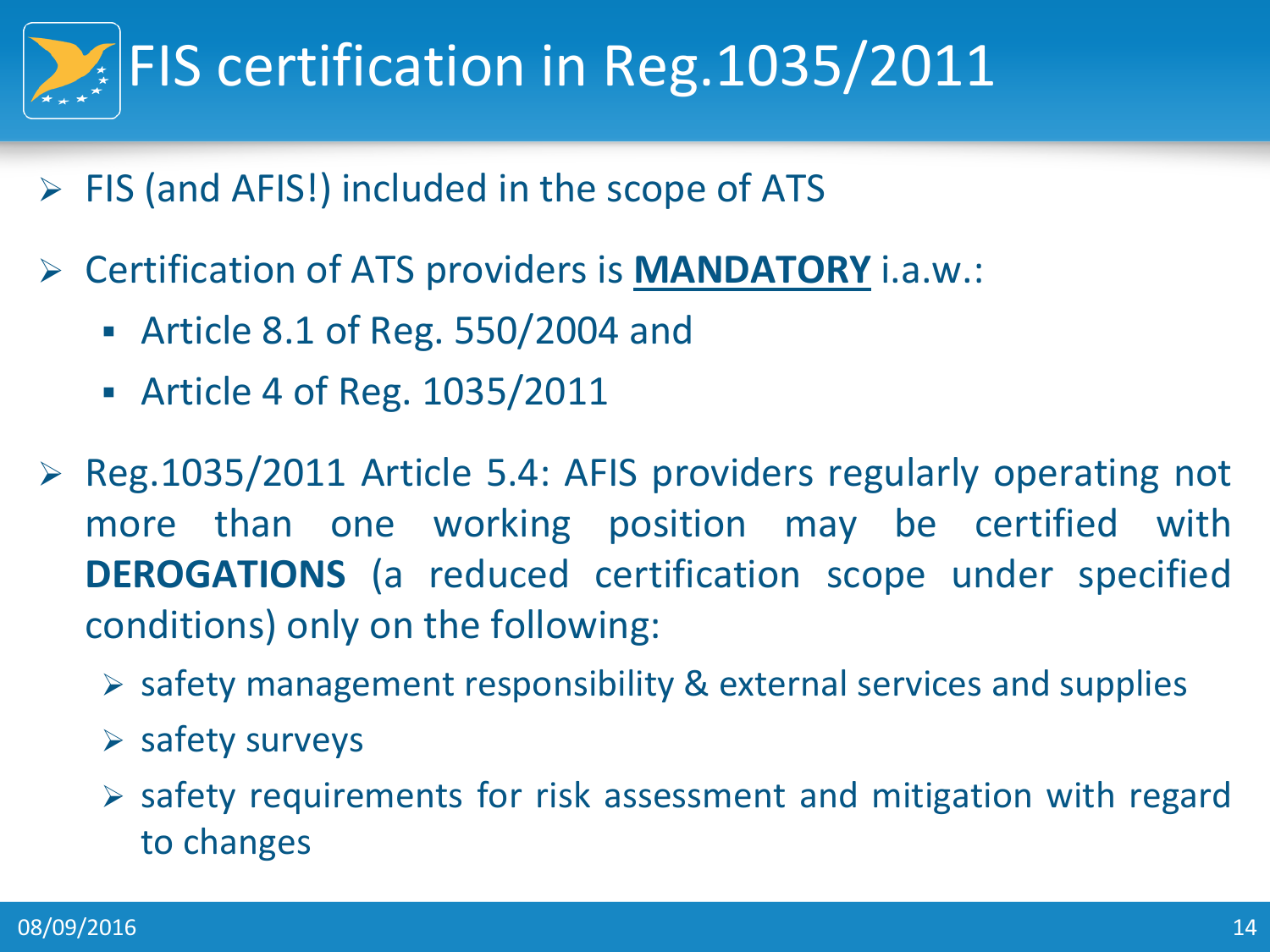

- Article 8b(3) EASA BR: States may allow FIS providers **TO DECLARE** their capability and means of discharging the responsibilities associated with the services provided
- $\triangleright$  Article 6 of Regulation 2016/1377 implements such principle
- ATM/ANS.OR.A.015 requirements and eligibility criteria for declaration, i.e.:
	- FIS is provided by one working position; or
	- the service is of temporary nature, as agreed with the CA
- $\triangleright$  Provision ATM/ANS.OR.A.030 defines conditions for the continued validity of the declaration

**N.B. - For AFIS,** when a State decides not to apply declarations**,** the possibility for a limited certificate applies (see ATM/ANS.OR.A.010(b)(2))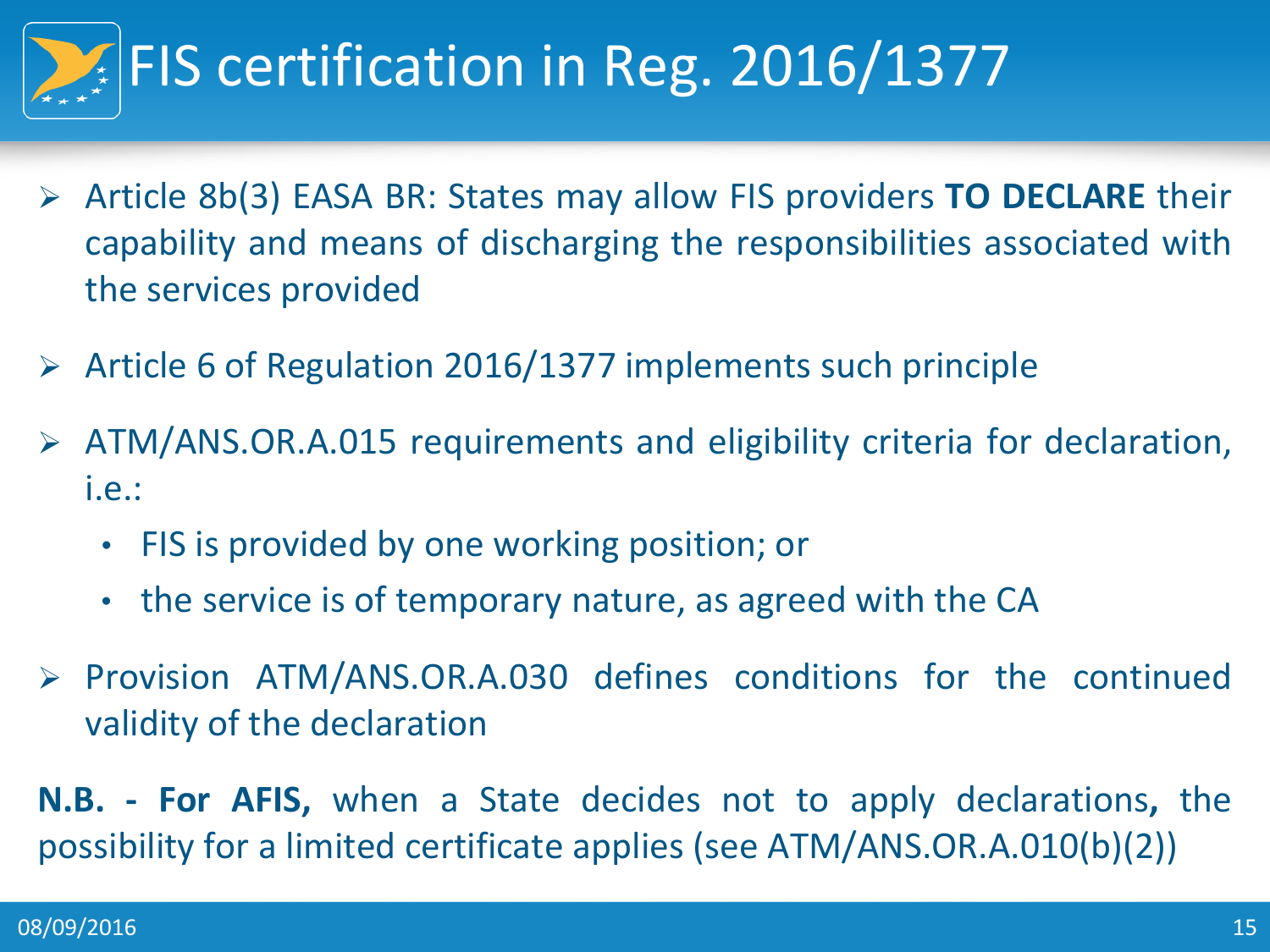

- **► ICAO: AFIS not established as a 'standalone' service**
- Guidance on AFIS provided by ICAO Circular 211-AN/128 EUROCONTROL AFIS Manual – Non binding material
- $\triangleright$  Current EU Legislation:
	- **AFIS in the ATS scope – certification required**
	- **provisions for FIS apply, but they are not specific to the aerodrome environment**
- Feedback from EASA survey: diverse implementation across EU States, often based on national regulation
- Feedback from EASA standardisation inspections: problems with certification/designation of AFIS providers
- Lack of ICAO SARPs on AFIS = **a gap to be filled within the EU ATS regulatory framework**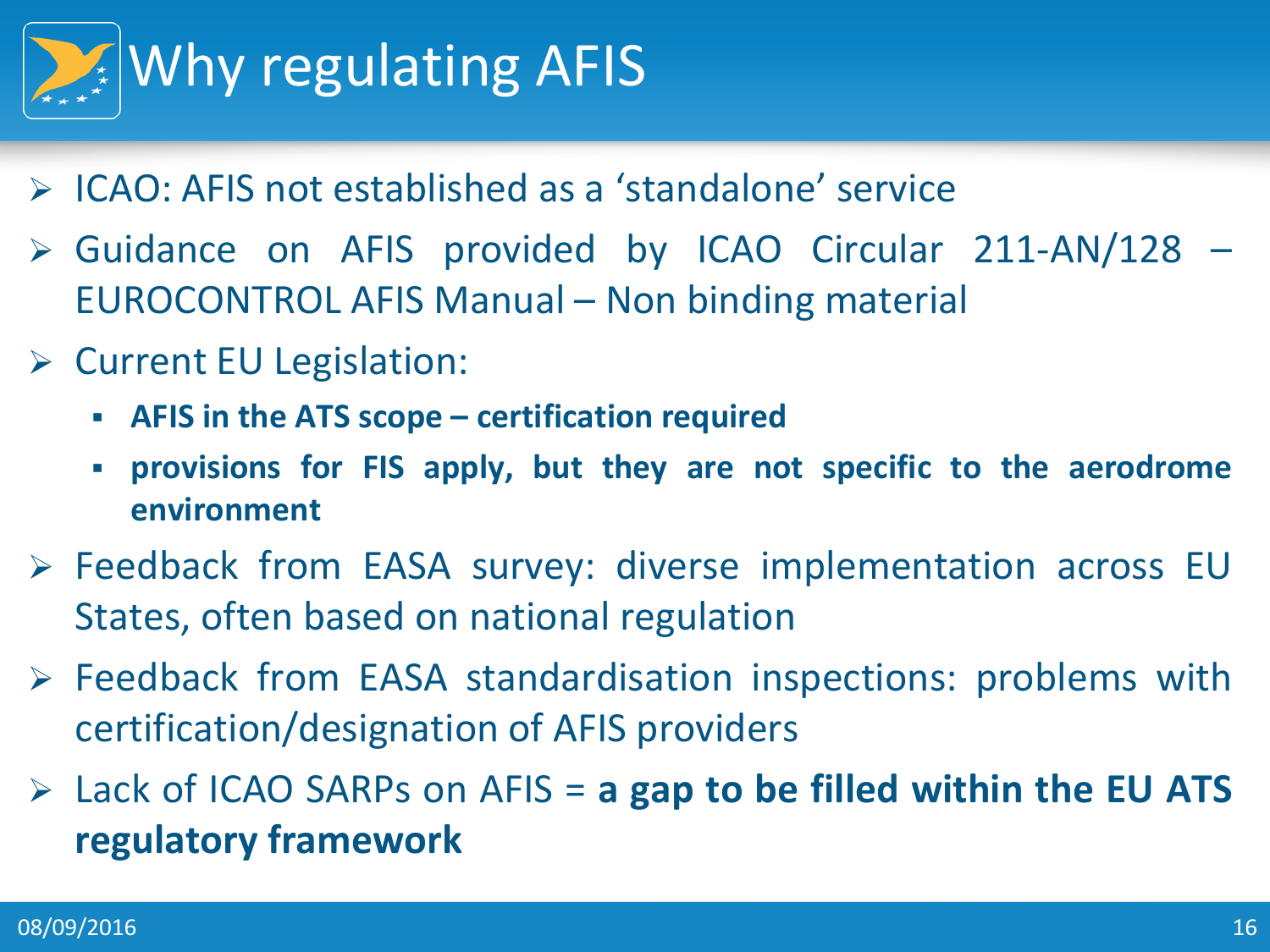

- $\triangleright$  Issued from 20.08 to 16.10 2015
- 37 Responses from 27 States (22 EU, 3 other EASA, 2 ECAC)



- Questions based on controversial issues and feedback from EASA standardisation activities
- $\triangleright$  Results supported the decision making on regulatory proposals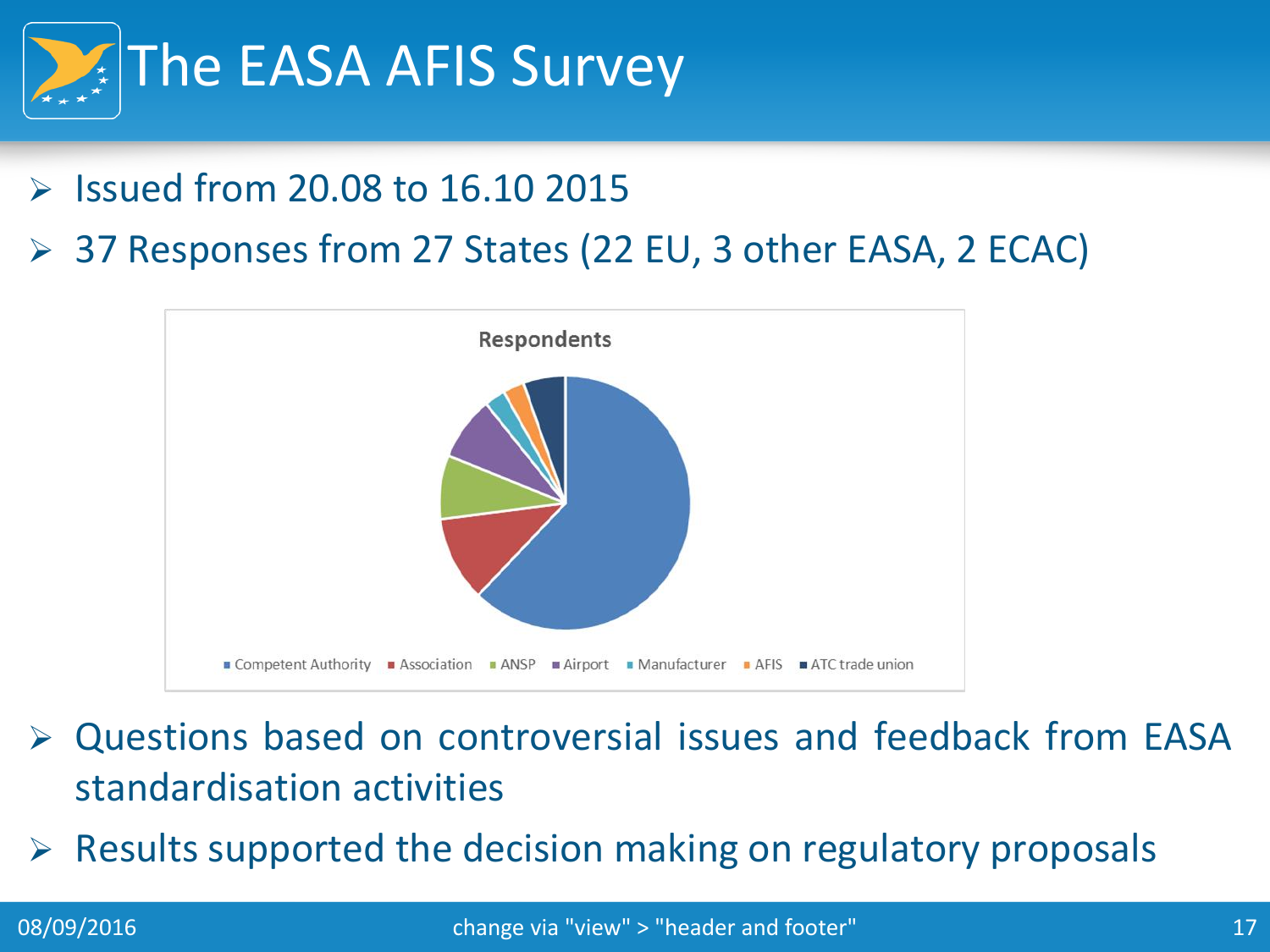

- $\triangleright$  Explicit recognition of AFIS within ATS = amended definition
- $\triangleright$  To establish general requirements on fundamental aspects of AFIS provision = legal basis for certification, oversight, service provision
- Mainly Organisation Requirements derived from Annex 11 Standards extended to AFIS, where deemed appropriate
- Additional technical requirements (mostly AMC and GM) derived from ICAO Circular and EUROCONTROL AFIS Manual, validated by the EASA survey
- $\triangleright$  Not addressed in the NPA:
	- $\triangleright$  AFIS Phraseologies to be addressed under SERA maintenance
	- $\triangleright$  FISO/AFISO qualification and training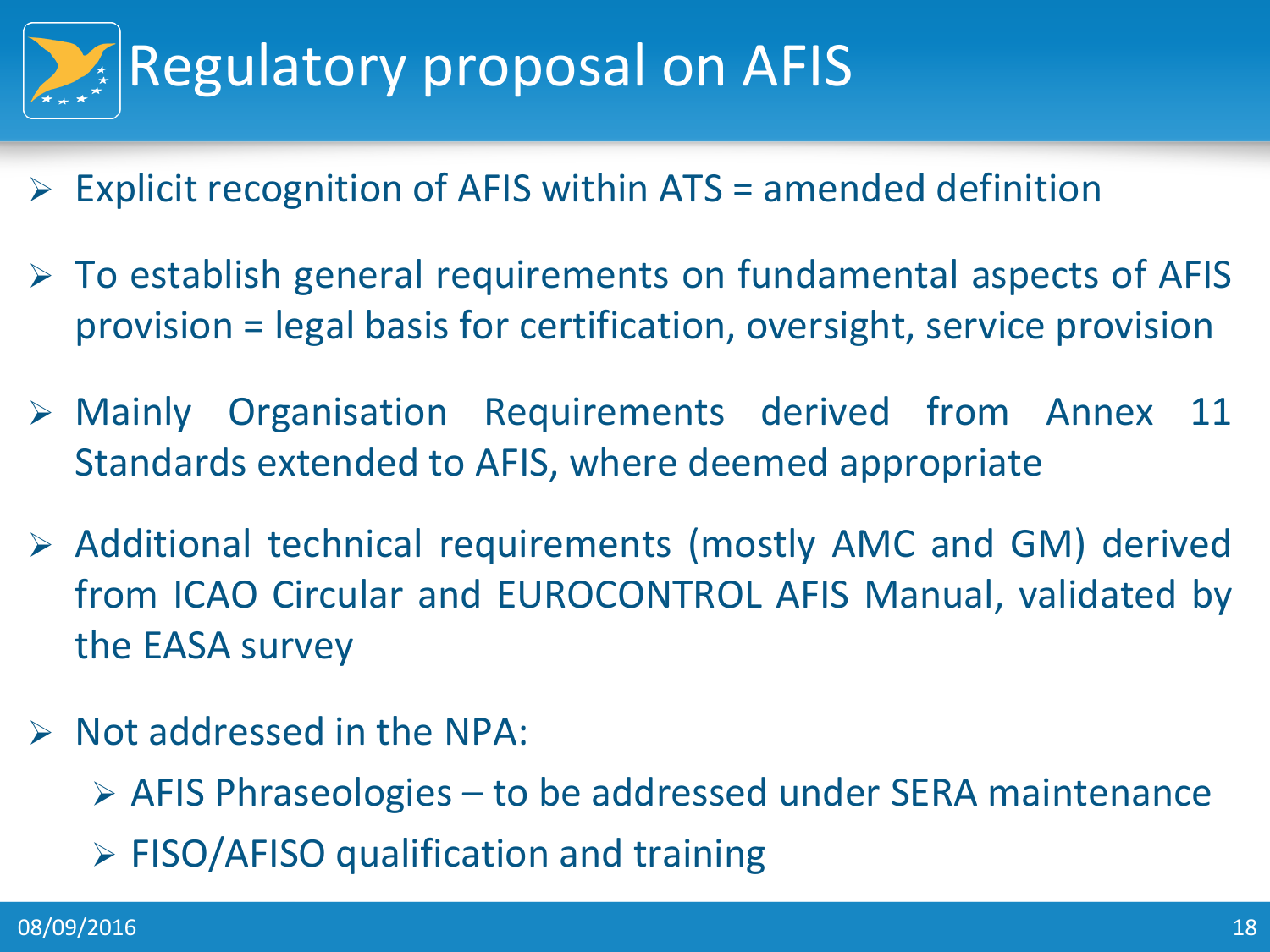

- $\triangleright$  To ensure proportionality and avoid negative impact on local aerodrome activities, the 'UNICOM concept' is proposed in GM
	- UNICOM = Aeronautical stations facilitating local aviation activities
	- Not within the EU ATS scope
	- To be regulated at national level
	- To be notified via AIS publications
- $\triangleright$  No 'thresholds' are established for the selection of aerodrome ATS or facilitation to local activities
- Decision making on type and level of service is a responsibility of Member States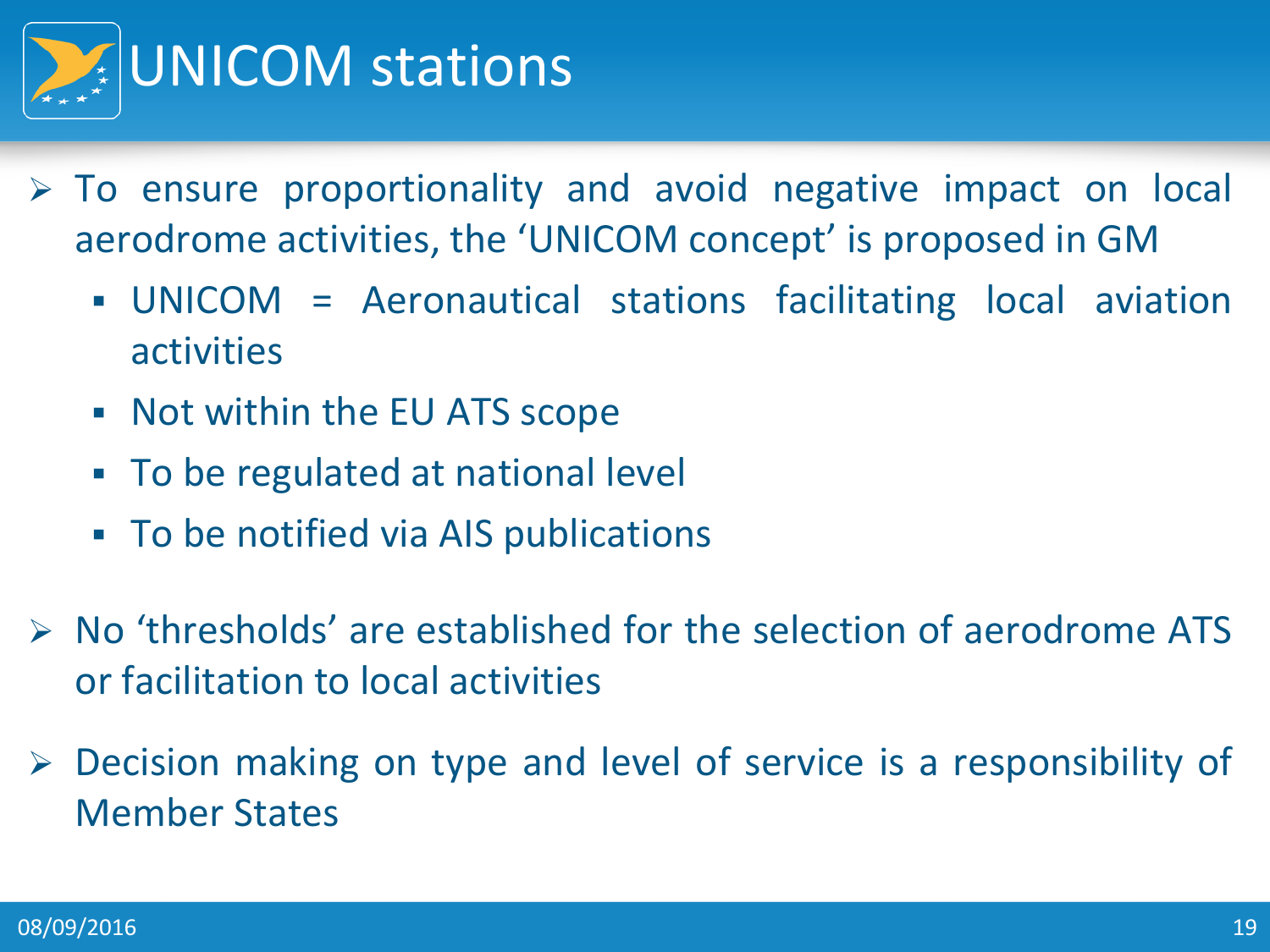

- $\triangleright$  NPA on PART-ATS will be published shortly
- $\triangleright$  With an initial 4-month consultation period
- $\triangleright$  Possible extension upon formal request of stakeholders
- EASA to organise a workshop on the NPA (in November/December 2016
- $\triangleright$  When published, comments can be submitted at: <http://hub.easa.europa.eu/crt/>